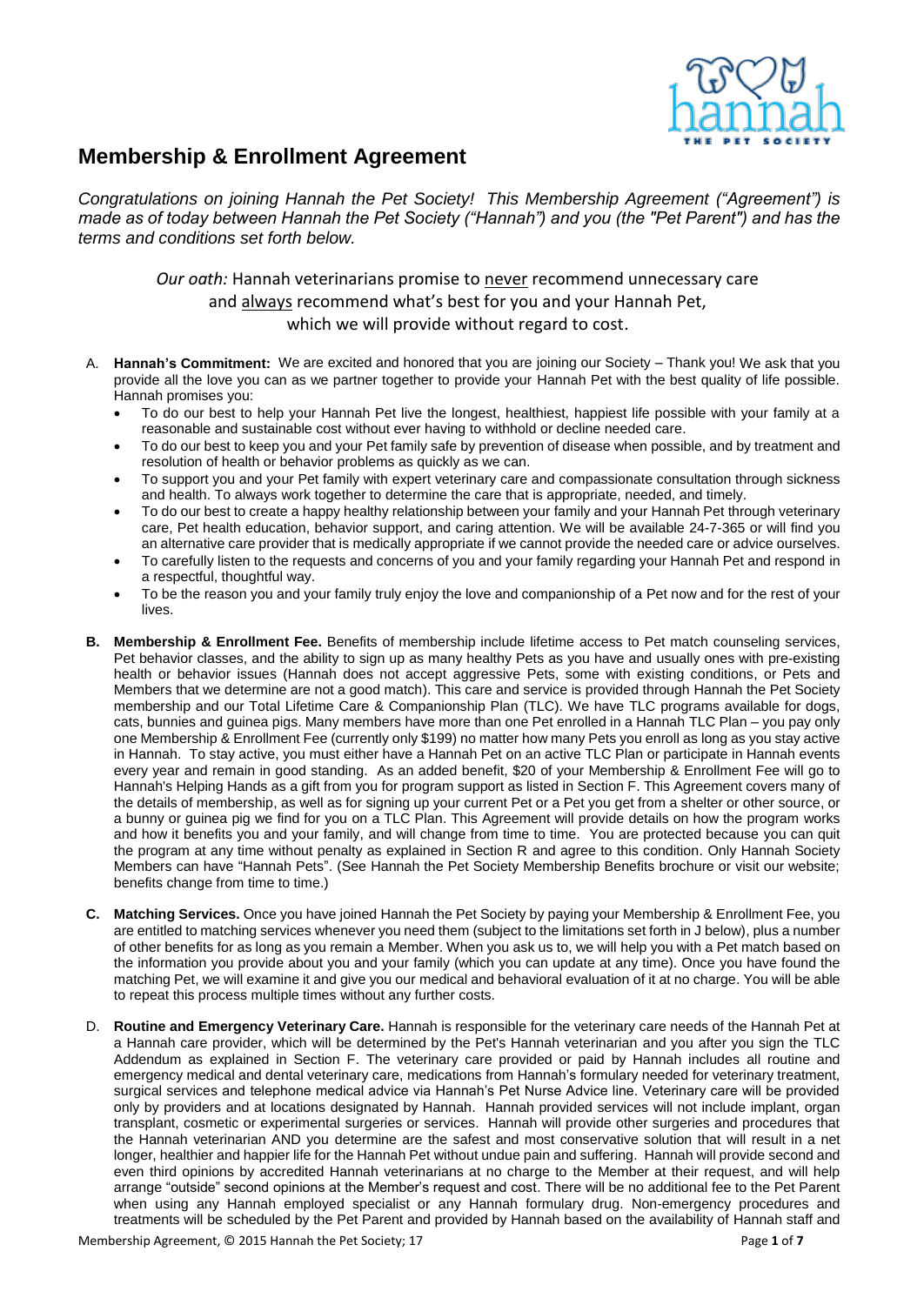facilities. You agree to call Hannah if you have any concerns about your Hannah Pet and to follow the Hannah veterinarian's directions for care to the best of your ability. In case of any disagreement, Hannah's Medical Standards Board, in consultation with the Pet Parent, will be responsible for final medical determinations regarding any medications, surgeries, medical therapies, support, care, or "end of life" treatments to be provided to the Hannah Pet under this Agreement. We agree that it is important to have the Hannah Pet be as comfortable as possible when health declines and to provide treatments that focus on the best practically available quality of life, but may not necessarily extend the life of a terminal patient especially if such treatment may worsen or prolong the Pet's pain. Hannah veterinarians will consult with you regarding the Hannah Pet's care under these circumstances, and you will be as actively involved in all medical, nutritional, and care discussions regarding your Hannah Pet as you choose to be. Under no circumstances will Hannah ever end the life of a Pet (even at the request of a Pet Parent) unless we believe it is medically necessary to end pain or suffering (including mental suffering) and the Pet Parent agrees. However, the Pet Parent agrees that the veterinarian should use their best medical and ethical judgment on such decisions if the Pet Parent cannot be reached or if they have surrendered the Pet to Hannah. If a disagreement between Hannah and the Pet Parent regarding Pet care cannot be resolved, either party may cancel the Total Lifetime Care (TLC) Plan and Hannah will return ownership to you at the pre-agreed Pet Adoption/Purchase Fee so the Pet Parent can pursue their own course of treatment and Hannah will have no further monetary or other obligation of any kind. We encourage you to consult with your Hannah veterinarian regarding your Hannah Pet's health and expected longevity on a regular basis. If you and your Hannah veterinarian agree that your Hannah Pet has limited time left (expected at 3-4 months), it often helps the older Pet to have a younger one around. If you decide to get another Hannah Pet during this time, Hannah will waive the additional Monthly TLC Fee for up to six months while you have both Pets to make the transition easier for your family.

- E. **Behavior Support, Obedience Training, and Other Services and Exclusions.** Hannah provides behavior support and obedience training for Hannah Pets, including behavioral advice via Hannah's Pet Nurse Advice line and the required behavior/education classes for all Pets and Pet Parents as detailed in various documents. Behavior support and obedience training will be provided based on the availability of Hannah staff and facilities and only by providers and at locations designated by Hannah. Attending prescribed behavior education classes is required as in Section H and at other times as prescribed by your Hannah veterinarian. As an example, most Pets fearful of nail trims can greatly benefit from behavioral training. If included in the selections you have made in the TLC Addendum, grooming care and pick-up and delivery services will be provided for the Hannah Pet based on the availability of staff and facilities and only by providers and at locations designated by Hannah. The following items are not covered or provided by Hannah under this Agreement: (i) any veterinary care, behavior support, medications, obedience training, grooming, equipment, supplies, or food that is obtained from someone other than Hannah or a Hannah service provider without Hannah's express consent; (ii) boarding care; (iii) grooming care unless included in the TLC Addendum as you have selected or unless paid for separately; (iv) pick-up or delivery services unless included in the TLC Addendum as you have selected or unless paid for separately; (v) food, flea or heartworm control if you have elected in the TLC Addendum to not receive them from Hannah; (vi) supplies if you have elected in the TLC Addendum to not receive supplies from Hannah; (vii) outside specialists and non-formulary drugs ; and (viii) services or veterinary care for issues you have excluded at TLC enrollment or are not believed in the professional judgement of the Hannah Medical Standards Board to be in the best interest of your Hannah Pet. Members of Hannah the Pet Society that are in good standing may enroll their Hannah or non-Hannah Pets in entry level classroom-style obedience classes without being on a TLC Plan. Other behavior services require TLC enrollment.
- F. **Total Lifetime Care & Companionship Plan, Monthly TLC Fee, and TLC Addendum; Term:** Until this Agreement is terminated, your Hannah Pet is enrolled in Hannah's TLC Plan and you will be responsible to pay the Monthly TLC Fee to Hannah, which is listed in the TLC Addendum. Hannah may adjust the Monthly TLC Fee based on costs and other factors at any time after the first year of this Agreement on an annual basis, or as services or products are added or subtracted from your Pet's program. The Monthly TLC Fee covers (i) your companionship with the Pet, (ii) the supplies and services described in this Agreement and (iii) any and all of the opt-in supplies and services that you have selected as set forth in the TLC Addendum. The first Monthly TLC Fee is due when you sign or approve by phone your TLC Addendum for your Pet. The next Monthly TLC Fee will be billed directly to a credit or debit card or bank account. It is your responsibility to promptly notify Hannah if your card number, expiration date, address, or other contact information changes. If you do not notify us, or your financial institution for any reason refuses the billing, you agree to pay a \$25 fee for processing. You agree that, at Hannah's option, up to \$5 of your Monthly TLC Fee may be donated on your behalf to Hannah's Helping Hands to support the shelter from which the Pet came for as long as that shelter continues in good standing with Hannah; or if the Pet did not come from a shelter or the shelter is no longer in good standing, your donation may support charitable programs through Hannah's Helping Hands that end Pet homelessness or community programs that bring people and Pets together, including but not limited to care for Pets that don't have homes, Pet health care and behavior education, Pet placements within classrooms or senior living facilities, and assistance to Pet families in need. At your option, you can request that this donation not be made on your behalf and the money will then be retained by Hannah. You also agree that if Hannah decides to no longer provide this particular Plan, you will work with Hannah to find and enroll on the Plan that is best for you and your Pet at that time or make arrangements to do something else.
- G. **Pet Adoption/Purchase Fee & Adjusted Pet Adoption/Purchase Fee.** We look for bunnies and guinea pigs from the following sources (providing it is a good match): shelters, humane societies, rescue groups, other Pet related nonprofits, 4H and classroom-raised Pets, families giving up their Pets, and carefully screened small breeders. The Pet Adoption/Purchase Fee, as set forth in this Agreement, is the price you agree to pay if you wish to purchase the Hannah Pet outright from Hannah. Our current initial Pet Adoption/Purchase Fee for bunnies and guinea pigs is up to \$200, as specified in the TLC Addendum. The "Adjusted Pet Adoption/Purchase Fee" for a specific Pet is equal to the Pet Adoption/Purchase Fee reduced by \$50 for each complete year that you have your Pet on the TLC Plan, down to \$100. Until you adopt/purchase the Pet by paying the Adjusted Pet Adoption/Purchase Fee, it is the legal property of Hannah the Pet Society. As the owner of the Pet and many other Hannah Pets, Hannah is able to obtain goods and provide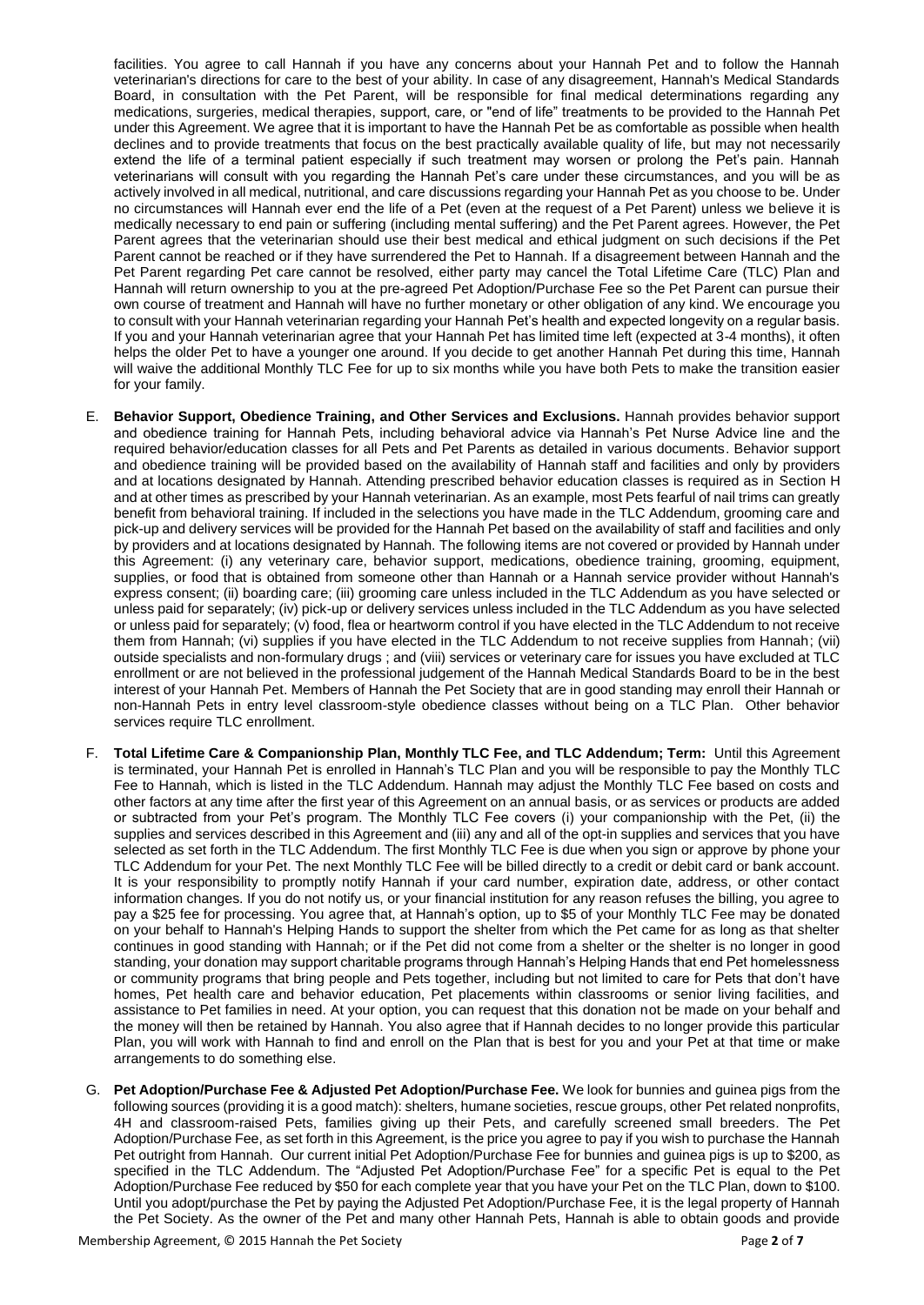services to Pets in bulk ("at scale"). Hannah shares this economic benefit with you and the other Pet Parents by providing a healthier Pet to Pet Parents in exchange for a low monthly lease rate (i.e. the Fees described herein). Most Pet Parents don't ever pay the Adjusted Adoption/Purchase Fee because they don't purchase the Pet. Hannah's goal is a healthy Pet that lives a very long time as part of a loving family – as inexpensively as possible for you. In the event you purchase the Hannah Pet, but in the future no longer want it or are unable to keep it, Hannah agrees to do our best to help you find it a new home or a foster home as quickly as possible or to take it ourselves (you must complete a surrender interview). Please, never surrender the Pet to a shelter where it may be put to sleep (make sure you understand what a "No Kill" designation really means) or make it roam free looking for its own food, shelter, and care. Hannah only surrenders or recommends surrender to a shelter as a last resort when all other placement options have been exhausted.

- H. **Puppies and Kittens.** We will not match you with a puppy or kitten unless you specifically request one. According to our Pet Matching Policy, we recommend that you **do not** get any puppies or kittens from commercial breeders or puppy/kitten mills. This means it is more challenging to find puppies in need of a home at a shelter or similar source. However, if you want a puppy and we together determine a puppy is a good match for you and your family, we will help you determine what kind of puppy would fit best in your family. As a member who has acquired a puppy less than 12 months old, you can bring it to Hannah and start it on a Hannah Total Lifetime Care Plan and the Healthy Start option providing we agree it is a good match to you and it passes our health and behavior tests (these are free to you). Puppies and kittens are a lot of fun, and cost a little more until they become adults. They are more expensive Pets needing more time, more veterinary visits, training, vaccinations, parasite preventatives, and are also more susceptible to many diseases, injuries and accidents – all paid for by Hannah as the owner – you have no risk. All young Pets under 6 months old and all Pets 6-months to 1-year old and intact are subject to a Healthy Start Fee that is set forth in the TLC Addendum for the first 12 months on the TLC Plan (paid monthly or in lump sum). If the plan is cancelled before the end of the first 8 months for any reason, the Healthy Start Fee will be prorated as follows: 50% of the total fee the first month, 10% for each of the next 3 months, 5% for each of the next 4 months.
- I. **Testing, Transportation & Training (TTT) Fee.** When we find or supply a Pet for you, Hannah incurs initial costs and expenses before the Hannah Pet is even delivered to your arms! This includes transportation from its source, medical and behavior testing, necessary and appropriate veterinary care, training, food, shelter and a variety of other things. The TTT Fee is designed to help us recover some of the costs spent on acquiring your Pet and you have the option of paying it as a lump sum payment or a monthly add-on fee for 12 months in equal monthly installments. This TTT Fee is non-refundable once the Pet has been transported to Hannah because the services have then been provided. The TTT Fee does not include any of the amounts that Hannah has to pay to adopt or purchase the Pet from the humane society, shelter, rescue group or other source of the Pet, or any indirect costs of getting the Pet for you.
- J. **The Pet Isn't a Good Match.** When you have found a new Pet from any source and enrolled it on a TLC Plan, we will work closely with you and your new Pet as you get to know each other and become a family. However, despite everything we do, a small percentage of matches are not a good fit. If you are one of these rare "mismatches," we will do our best to help you find it a new home as quickly as possible (see Section G above) and match you with a new Pet (now that we know more about you!). **There is no additional Membership & Enrollment Fee for additional matching services as long as we have worked together for 60 days to make the match work and you have attended all required and prescribed behavior education classes with your Hannah Pet.** The reason for this minimum 60-day period is because it takes time for some Pets to adjust to a new home and/or benefit from training classes. It is also traumatic for a Pet to swap homes – trauma that we want to avoid if possible. If you insist on giving up on the Pet without working at making the match work or attending the classes for at least 60 days, you agree to pay your TTT Fee (if applicable) and Healthy Start Fee in full. To be clear, we will do all we can to help you find a new home for your Pet, but Hannah prefers not to take a dog or cat from you and will only do so as a last resort to help you. If you decide you no longer want it, and that you would prefer to buy the Pet from Hannah and then find it a home – we will help you do that. Hannah may choose not to help you find another Pet if you haven't lived up to your responsibility with your current Pet by attending training classes. If you have not gone to the prescribed classes and behavior consultations, and that results in the Pet developing behavior problems in the reasonable opinion of a Hannah veterinarian, we may end our relationship with you.
- K. **The Bunny or Guinea Pig Isn't Any Longer a Good Match.** Let's say you were matched with a bunny because you wanted your children to learn about the responsibility of caring for a Pet or because of a small living environment, the minimum 60-day "Honeymoon" period is over and now you are ready for a cat! Simply talk to us about when you would like to make the transition, and we will find your bunny a classroom or a new family if qualified and help your family find a new cat. The remaining TTT Fee will still apply and the Monthly TLC Fee will be adjusted for your new Pet.
- L. **Transfer to Hannah.** If you are signing up a Pet you already have or have obtained from a shelter or other source, whether the Pet is healthy or has ongoing medical conditions, you will need to become a member of Hannah the Pet Society. Then, our doctors and staff will examine your Pet (the examination may need to include lab work or other diagnostic tests like x-rays) in order to diagnose your Pet's current health and make a prognosis of whether we think it is healthy enough (medically and mentally) and is a good match for your family and Hannah so it is eligible to become a Hannah Pet. If we find that it is not, we will discuss other options with you, but if it is completely healthy or has a routine, addressable problem, then we will update the Pet on all its vaccines, put in an electronic ID chip so that it can be found if lost (see Section T below), and perform whatever care services are needed (all dogs and cats should be spayed or neutered, and all Hannah Pets must have implanted microchips). We agree that the price of these initial services to qualify your Pet to be a Hannah Pet may be over \$400, but regardless of the actual cost or price, the initial services will be exchanged for your Pet and then discounted to \$300 for dogs, \$200 for cats, and \$200 for bunnies and guinea pigs, and your Pet then becomes a Hannah-owned Pet and that discounted price will be your initial Pet Repurchase Price. If you do not ever repurchase your Pet from Hannah, you will never be required to pay us this \$300 or \$200 (as applicable) Pet Repurchase Price. Most Pet Parents don't ever pay this amount because they don't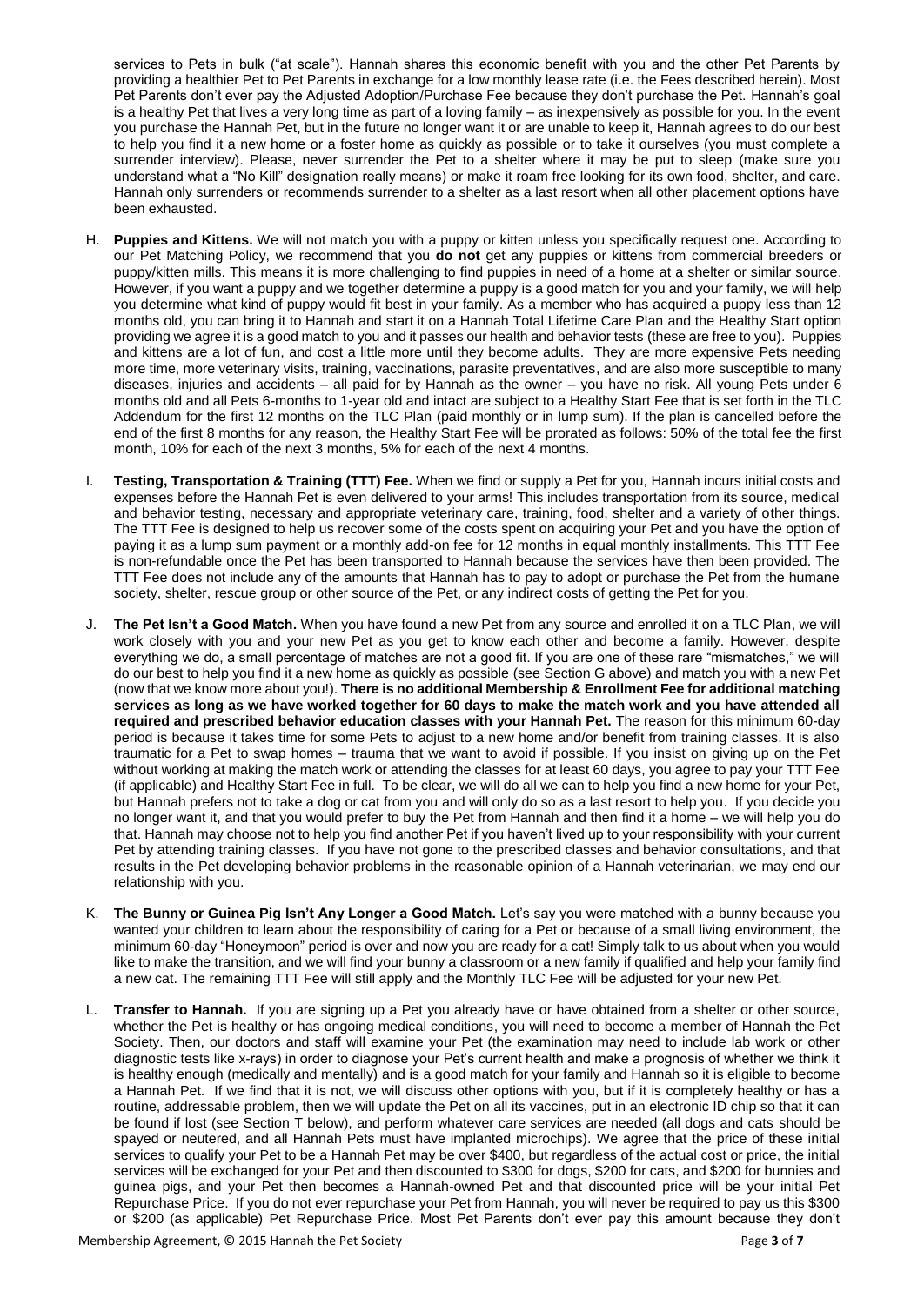repurchase the Pet. In essence, you have traded your Pet for services provided by Hannah and leased the Pet for companionship, therefore, as the new owner, Hannah is responsible for providing all ongoing medical care as outlined and agreed herein. We further agree that, if you ever wish to repurchase your Pet, all you have to do is repurchase your Pet for the same amount for the value of services we have provided to you (but not collected for) without any other cost (except as in Section N below). If you are enrolling your Pet, then the above exam will happen the first time you bring your Hannah Pet into a Hannah Health & Education Center. Enrollment isn't final until the above exam is done with pricing approved by you and Hannah after the full evaluation of the Pet and the final TLC Addendum is signed by both a representative of Hannah and by you. If in the unlikely event we find something that is different from what we expected – like a significant pre-existing medical problem that changes the Pet's value (and we all didn't know about) – we will change the pricing as necessary or not finalize this Agreement . After the TLC Addendum is approved by you, your Membership & Enrollment Fee is no longer refundable.

- M. **Regaining Legal Ownership.** By signing the TLC Addendum, you certify that you are the sole legal owner of the Pet enrolled under this Agreement, that you have complete authority to transfer ownership of this Pet to Hannah, and that you are in fact transferring ownership of this Pet to Hannah. You have the right to repurchase the Pet from Hannah and cancel your enrollment in the Total Lifetime Care & Companionship Plan and associated Monthly TLC Fee at any time for any reason as agreed in Section R and that you will then be responsible for all costs of care that were waived when you entered into this Agreement. You further agree that you will hold Hannah harmless and defend Hannah at your expense if any other claim of ownership of this Pet comes up in the future.
- N. **Sick or Injured Care Fee.** If you intend to sign up a Pet with an urgent health condition as a Hannah Pet, you must become a member of Hannah the Pet Society, agree to pay the Membership & Enrollment Fee and transfer legal ownership of the Pet to Hannah by signing a preliminary TLC Addendum. Only then will our veterinarians and staff examine your Pet, perform diagnostics (such as lab work and x-rays) and provide a medically recommended treatment plan and prognosis for your Pet. We will then provide a "Good Faith Estimate" of the "Cost to Treat" the illness or injury for what it will likely cost to return your Pet to good health or a more stable condition (the amount that must be immediately invested in the Pet). Hannah will be responsible for any added expenses if the Cost to Treat turns out to be more than the Good Faith Estimate. Once provided with a Good Faith Estimate of the Cost to Treat your Pet, you have a choice at that time: (i) you may sign the final TLC Addendum confirming the transfer of ownership of your Pet to Hannah and setting your actual Monthly TLC Fee so that we can provide the care (we must by our policy have legal ownership of the Pet in order to provide the care), and set your initial Pet Adoption/Purchase Fee (see Section L and G), or (ii) you can take your Pet elsewhere without any financial obligation to Hannah and your Membership & Enrollment Fee will be refunded in full. If you decide to proceed with option (i), we agree the medical-related cost to you at this time will be the "Sick or Injured Care Fee" (50% or less of the total Good Faith Estimate of the Cost to Treat), which will be divided into 12 equal monthly payments or can be paid as a lump sum. Starting the same day, you will also be responsible to pay a Monthly TLC Fee for your Pet's ongoing companionship as explained in Section F of this Agreement. We also agree that, after care is provided, you will be able to regain legal ownership of your Pet at any time you want by reimbursing Hannah for the unpaid 50% remainder of the original "Cost to Treat" as described above and in addition to any other amount owed as in Section R below. After the final TLC Addendum is approved by you, your Membership & Enrollment Fee is no longer refundable. If your Hannah Pet passes away within 14 days after you sign the tentative TLC Addendum, the 50% remainder of your Sick or Injured Care Fee and the balance of the Sick or Injured monthly payments will be waived in full as a good-will gesture by Hannah.
- **O. Pet Adoption/Purchase Fee and Adjusted Pet Adoption/Purchase Fee - For Pets You Bring to Us.** The Pet Adoption/Purchase Fee, as set forth in this Agreement, is the price you agree to pay if you wish to stop your TLC Agreement and/or again have legal ownership of a Hannah Pet that you have previously transferred to Hannah. The initial Pet Adoption/Purchase Fee for dogs (as in section L) is to reimburse Hannah for the initial services that your Pet received at sign-up (that you didn't have to pay for) plus the approximate 50% remainder of the "Cost to Treat" that you didn't pay in the Sick or Injured Fee (if there was one). The initial Pet Adoption/Purchase Fee for cats (as in section L) is to reimburse Hannah for the initial services that your Pet received at sign-up (that you didn't have to pay for) plus the approximate 50% remainder of the "Cost to Treat" that you didn't pay in the Sick or Injured Fee (if there was one) (see section N). The initial Pet Adoption/Purchase Fee for bunnies and guinea pigs is as set forth in Section L above. All dogs and cats should be spayed or neutered and must have a Hannah implanted microchip. The "Adjusted Pet Adoption/Purchase Fee" is equal to the Pet Adoption/Purchase Fee reduced by \$50 for each complete year that you have had your Pet on a Hannah Total Lifetime Care & Companion Plan, down to \$100. Until you request ownership of the Pet and pay the Adjusted Pet Adoption/Purchase Fee, Hannah the Pet Society is the legal owner of the Pet. This retained ownership by Hannah is part of the unique ownership/care lease model that makes it possible for Hannah to significantly lower your lifetime costs for a Pet. Most Pet Parents don't ever pay the Pet Adoption/Purchase Fee (or the Adjusted Pet Adoption//Purchase Fee) because they never repurchase the Pet. Hannah's goal is a healthy Pet that lives a long, happy life as part of a loving family – for an affordable and predictable cost. In the event you no longer want the Hannah Pet or are unable to keep it for any reason, Hannah will do our best to help you find it a good home or a temporary foster home if the Pet is qualified for one, or, at your request, take possession of the Pet ourselves. Your monthly TLC Plan payments will stop immediately AFTER you complete the exit interview or we transfer ownership of the Pet to you. If you choose to have Hannah take possession of the Pet, the lease is thereby terminated and we will care for the Pet as we determine best in our professional judgment. If we can't find a home for the Pet, but think another party could, we may transfer ownership to that third party. If the Pet is not adoptable, as determined by the Hannah Medical Standards Board, it may have to be euthanized.
- P. **Pet Nutrition Opt-in.** If you should so choose, at an appropriate interval, Hannah will deliver to you at the address set forth below, or at another agreed upon address within Hannah's delivery area, a supply of Pet food that Hannah determines is the correct quantity based upon the breed, age, lifestyle and health of the Hannah Pet. Hannah Pet Nutrition may only be fed to Hannah Pets. The amount and the price of your Hannah Pet food may be adjusted from time to time based on changes in the Hannah Pet's needs and the cost of the food and delivery. If the price change is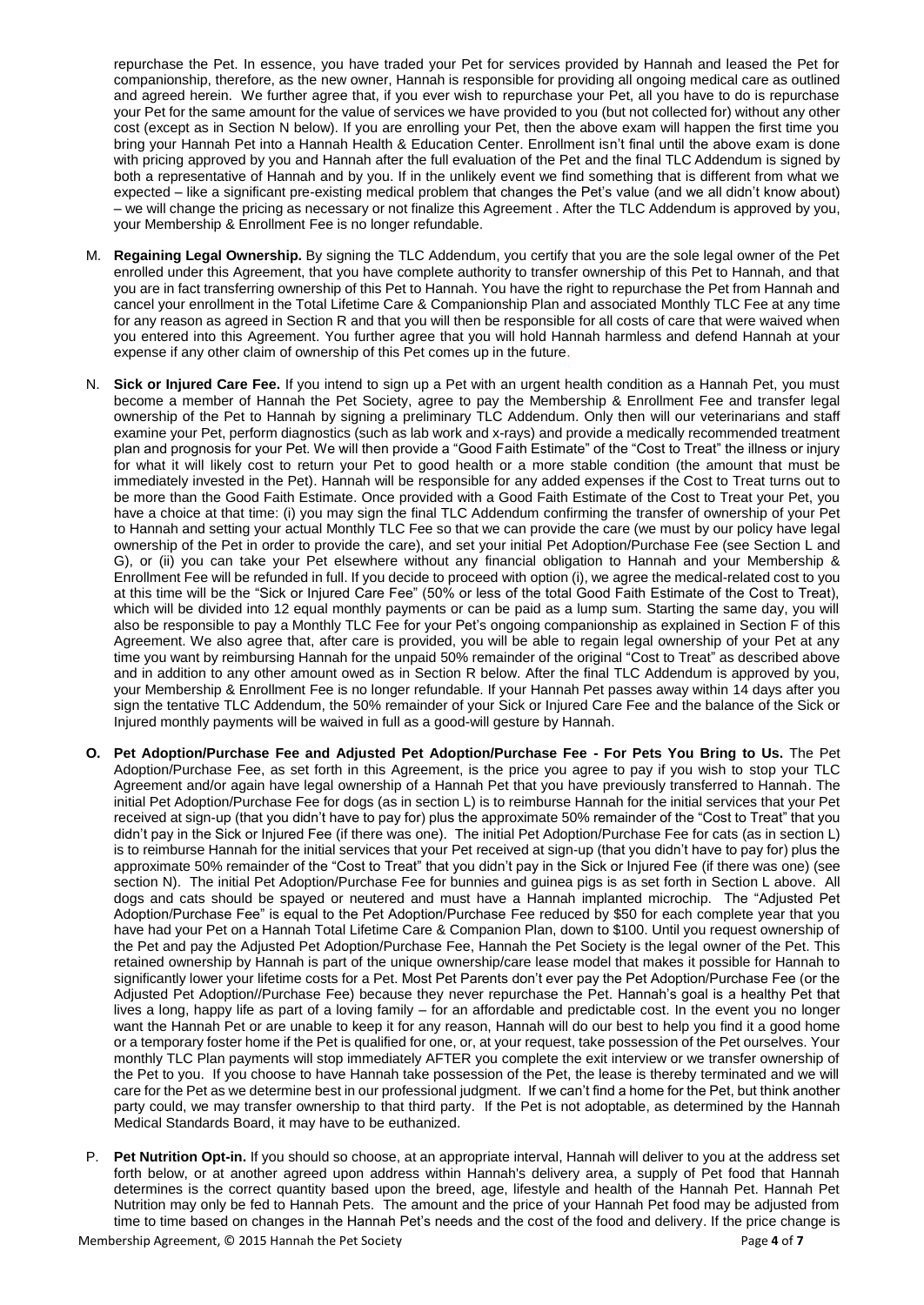more than 10 percent (10%), we will contact you. You can quit the Pet Nutrition Program anytime with 30 days advance notice. You can also change the delivery amount (of food), postpone or delay delivery, or change the delivery location with 7 days advance notice to the Hannah Nutrition Team. Changing a delivery date or amount may require that you pick up the food at a Hannah location. You must elect in the TLC Addendum whether or not to receive your Hannah Pet's food delivered from Hannah or to be responsible for purchasing the food for your Hannah Pet (subject to your agreement to feed your Hannah Pet only a Pet food approved by Hannah and a quantity recommended by Hannah). If you elect the Hannah Nutrition Program and feed your Pet Hannah-provided food, the cost will be set forth in the TLC Addendum. If for any reason Hannah cannot procure a particular food formula, it will provide another that our doctors determine is sufficiently comparable (if no other food of an equal quality is available, you can opt out of the Hannah Nutrition Program at any time).

- Q. **Optional "Just Add Love" Take Home Kit.** You may elect in the TLC Addendum to purchase the start-up Take Home Kit which includes the initial supplies that you will likely need to welcome the Hannah Pet into your home including kennels, leashes, water bowls, and other supplies. Once you have taken these or other supplies home, they are not returnable unless defective.
- R. **Termination by Either Party.** You may terminate the TLC Addendum by choosing any one of the following options:
	- 1. You may terminate this Agreement at any time for any reason by simply paying the Adjusted Pet Adoption/Purchase Fee and any outstanding charges. The Monthly TLC Fee ends that day and Hannah is no longer the owner or responsible for any care or expenses for the Pet – you purchase it "as is" just as Hannah did. The 50% unpaid balance of the Sick or Injured Care Fee and the TTT Fee (if any), and anything else you owe Hannah will be due and payable, and we will charge your credit or debit card or bank account accordingly unless you make other arrangements with us. We will also send you a "Bill of Sale" and a copy of the vaccination records for the Pet.
	- 2. You may terminate the TLC Addendum at any time for any reason by simply stopping your Monthly TLC Fee payments. When your payment is 30 days past due and you haven't made other arrangements with us, you agree that you have terminated your Agreement. At 30 days past due, we will then charge your credit or debit card or bank account on file or otherwise charge you for the agreed upon Adjusted Pet Adoption/Purchase Fee, the 50% unpaid balance of the Sick or Injured Care Fee and TTT Fee (if any), any unpaid care or support, or products delivered to you as of that date, and any other outstanding charges. We will also send you a "Bill of Sale" and a copy of the vaccination records for the Hannah Pet that you have, and you agree that you are then the Pet's owner and have purchased the Pet "as is" just as Hannah did and Hannah is no longer responsible for any care or expenses for the Pet.
	- 3. You may terminate the TLC Addendum at any time for any reason for any Pet you received from Hannah by simply bringing the Hannah Pet to any Hannah Health & Education Center and completing a surrender interview. We will charge your credit or debit card or bank account on file or otherwise charge you for any unpaid fees on a pro rata basis or provide you with a refund if applicable within 30 days. You will not owe a Pet Repurchase Fee as you are leaving the Pet with Hannah and terminating your lease. Your Monthly TLC Fee will stop after you complete the above interview that can help us find a new home for the Pet. The balance of anything else you owe Hannah will be due and payable, and we will charge your credit or debit card or bank account accordingly unless you make other arrangements with us. Hannah agrees that you will then no longer be responsible for any additional care or expenses for the Pet.

If you ever abandon your Pet as evidenced by leaving it anywhere without care or communications for over 24 hours, or are cruel to the Pet as determined by State officials, you forfeit your right to repurchase the Pet as covered in this Agreement in Section G and O, and Hannah will take possession of the Pet and care for it as we determine is best in our professional judgment.

If the TLC Addendum is terminated with respect to any "Hannah Pet", Hannah will have no further obligation to provide services under this Agreement with respect to that particular Pet, including conditions that already exist at that time, and that particular Pet is ineligible for re-enrollment unless approved in writing by a company Vice President or the President.

Like you, Hannah may also terminate this Agreement at any time for any reason. Obviously, Hannah does not terminate memberships or Pet Parents frequently or lightly, but on rare occasions it is necessary (for example, when people refuse or don't take proper care of their Hannah Pet – like letting them swallow things that need surgical removal over and over, do not follow Hannah's medical advice, or do not complete Hannah prescribed behavior/training classes). Only Hannah's President, the Chief Medical Officer, or their specifically assigned representative have the authority to unilaterally end a membership and TLC Agreement on behalf of Hannah. You may also unilaterally end a membership and TLC Agreement by taking the steps described above. If we are considering termination of this Agreement, we will notify you in writing and you will have 30 days to fix the problem. During that time you will not be charged the Monthly TLC Fee and only necessary emergency care will be provided. If at the end of 30 days you have not "fixed the problem" to our satisfaction, this Agreement will be terminated. At that point, if you do not exercise one of your described options above, you will return the Pet to Hannah immediately or you will be charged the Adjusted Pet Adoption/Purchase Fee and, thereby, purchase the Pet, and we will send you a "Bill of Sale" and a copy of the Pet's vaccination records . You agree that you are then the Pet's owner and have purchased the Pet "as is" with no right to any other services or information and Hannah will no longer be responsible for any care or expenses for the Pet, and you will no longer be eligible for any membership benefits. All amounts owed to Hannah, including the Adjusted Pet Adoption/Purchase Fee (if applicable) and the prorated Healthy Start Fee, the TTT Fee, and the Sick or Injured Care Fee (if any) will be charged to you. You may pay it as a lump sum or in 12 equal payments, without interest. If you fail to pay, see Section S.

To be a lease under the law, Hannah must retain an ownership interest in the Pet and can't allow you to terminate the lease at any time in order to avoid your obligation to pay. Accordingly, if you desire to terminate your lease, we will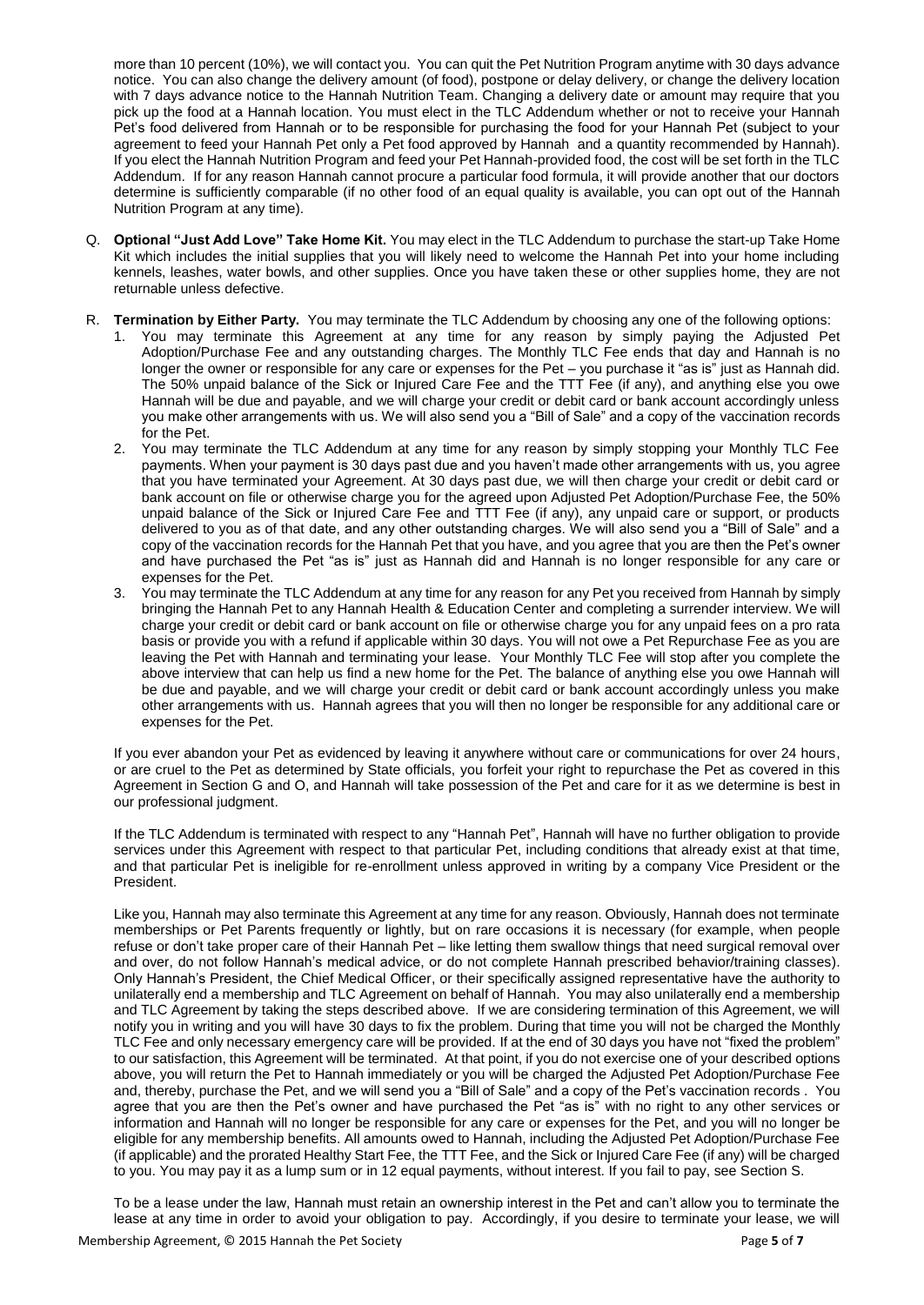require you to pay the fees specified above and will take all reasonable steps to collect the sums you owe us. Hannah's first priority is to work with you in order to resolve outstanding fee issues (rather than reclaim ownership of your Pet), and we encourage you to contact us to set up a payment plan or deferment program.

- S. **Late Payment Fees and Interest.** For any amount that is unpaid after the due date, Hannah will impose a monthly \$25 late payment/billing fee; no interest will be charged on the unpaid balance. Unpaid balances that are due and owing to Hannah may be referred to a collection agency, and upon such referral a \$50 collection fee will be imposed. Any late payment may result in a report to a credit reporting agency.
- T. **Lost Pets.** If your Hannah Pet is lost, you agree to contact our Health & Education Centers as soon as possible (whether during or after normal business hours) at our emergency hotline number (360-816-8000). Upon receiving notice of the lost Pet, the Hannah Team will provide you with assistance and advice on searching for your Hannah Pet, will provide you contact information to contact the area animal control and animal welfare societies, and will provide you with the microchip number for your Hannah Pet. Each Hannah Pet has a microchip that can be read by any animal welfare agency or veterinary practice with a microchip reader. The microchip can be looked up by the animal welfare agency or veterinary practice on the Hannah website to find information to facilitate retrieval of the Pet. In the event that the Pet is not found, the TLC Addendum will automatically terminate, and you agree that you will pay any outstanding charges, along with the Adjusted Pet Adoption/Purchase Fee. It is your responsibility to manage and protect the Hannah Pet. Hannah does not waive the Adjusted Pet Adoption/Purchase Fee for lost Pets. Hannah will of course help you find another matching Pet at no charge.
- U. **Death of a Hannah Pet.** Like people, most Pets die in a hospital. If the Hannah Pet dies at a Hannah Pet hospital or while under the care of a Hannah service provider, the TLC Addendum will automatically terminate. If the Hannah Pet does not die at a Hannah Pet hospital, you must notify us immediately of the Hannah Pet's death so that we can arrange for the proper cremation of the Pet's remains at no cost to you, and in compliance with local laws and ordinances. If you wish to receive the ashes or remains for private burial, we will help you do so, at your expense. Once we receive satisfactory proof of the Pet's death (the Pet's remains, or notification by a licensed veterinarian if the Pet should pass away outside the Hannah Service area, or another means of proof, such as pictures, affidavit, etc., as arranged with Hannah before burial of the remains), the Monthly TLC Fees will stop and all outstanding charges will be prorated and paid as per the Agreement and the Adjusted Pet Purchase/Adoption Fee will be waived. Though Hannah Pets don't have life insurance, Hannah will of course help you find another matching Pet at no charge and will waive all costs of exams and classes to help you.
- V. **Liability and Effect of Limited Information.** You and the Pet Family are responsible for managing all aspects of the Hannah Pet's interaction with other people and other Pets while the Hannah Pet is under your care. You realize that Hannah cannot predict the acts of Hannah Pets in every situation or place. If you believe that you cannot safely control your Hannah Pet and manage its interaction with other people and Pets, Hannah encourages you to consider additional behavioral support and all other options with your Hannah behavior trainer, including euthanasia. Hannah agrees not to hold you liable and to indemnify you for all liabilities, damages, claims (including third party claims), costs, and expenses (including reasonable attorneys' fees) arising out of the actions of the Hannah Pet when in Hannah's care. You agree to not hold Hannah liable for and to fully release and indemnify Hannah from all liabilities, damages, claims (including third party claims), costs, and expenses (including reasonable attorneys' fees) arising out of the actions of the Hannah Pet when in your custody. The information Hannah has about the Hannah Pet is limited to what Hannah has been told or found through examinations. Because this information may be inadequate, incorrect or imperfect, you agree not to hold Hannah responsible for errors made as a result of inadequate, incorrect, or undiscovered information, and Hannah will do everything that is reasonable to correct any problem once it is discovered, regardless of the cause.
- W. **Disclaimer of Warranties; Other Limitations.** Under this Agreement, you will have the opportunity to fully examine your Hannah Pet for any defects, medical or behavioral problems, or companionship issues before taking possession of the Hannah Pet and afterwards and may return the Hannah Pet at any time. **HANNAH DISCLAIMS ANY EXPRESS WARRANTIES AND ANY IMPLIED WARRANTIES, INCLUDING MERCHANTABILITY AND FITNESS FOR A PARTICULAR PURPOSE, FOR THE HANNAH PET. HANNAH WARNS YOU THAT IT IS VERY STRESSFUL FOR YOUR NEW HANNAH PET TO GO THROUGH THE PROCESS OF BECOMING PART OF YOUR FAMILY; STRESS OFTEN TRIGGERS ILLNESSES SUCH AS KENNEL COUGH, DIARRHEA, OR OTHER MALADIES, SO CALL US OR COME IN – TREATMENT IS FULLY COVERED, BUT PLEASE EXPECT IT. HANNAH UNDERTAKES NO RESPONSIBILITY FOR THE FITNESS OF THE HANNAH PET FOR A PARTICULAR PURPOSE AND FOR THE QUALITY OF THE HANNAH PET, WHICH IS PROVIDED ON AN AS IS AND WITH ALL FAULTS BASIS.** (For example and as an illustration only, Hannah cannot assure that every Hannah Pet will be "just what the Pet Family is looking for.") You agree that if you are not satisfied with the Hannah Pet, your sole and exclusive remedy is to return the Hannah Pet to Hannah or to purchase it for the agreed Adjusted Pet Purchase Price. You agree that Hannah will then do as they see fit with the Pet. **IF YOU ARE DISSATISFIED WITH HANNAH OR ITS SERVICES FOR ANY REASON, YOU MAY TERMINATE THE TLC ADDENDUM IN ACCORDANCE WITH SECTION R, OR YOU MAY FOLLOW THE GRIEVANCE PROCEDURES SET FORTH IN SECTIONS X AND Y AS YOUR EXCLUSIVE REMEDIES. IN THE EVENT YOU OR HANNAH TERMINATE THE TLC ADDENDUM, HANNAH WILL NOT BE LIABLE UNDER ANY CIRCUMSTANCE FOR DAMAGES FOR THE ECONOMIC VALUE OF FUTURE BENEFITS OR SERVICES THAT WOULD HAVE BEEN PROVIDED BY HANNAH UNDER THIS AGREEMENT.**
- X. **Service Issues and Complaints.** Hannah is committed to providing excellent service to you and your Hannah Pet. We have established a Member Service Coordinator and central facility dedicated to handling any concerns, service issues, grievances, and claims of a Pet Parent arising under this Agreement or otherwise (a "Member Concern"). Any Member Concern that our Health & Education Center has not addressed to your satisfaction should be addressed directly to the Member Service Coordinator through the Hannah Member Concern support hotline at (360) 816-8747 or by email at [member.concerns@hannahsociety.com.](mailto:member.concerns@hannahsociety.com) If the Pet Parent does not believe that the Member Concern has been